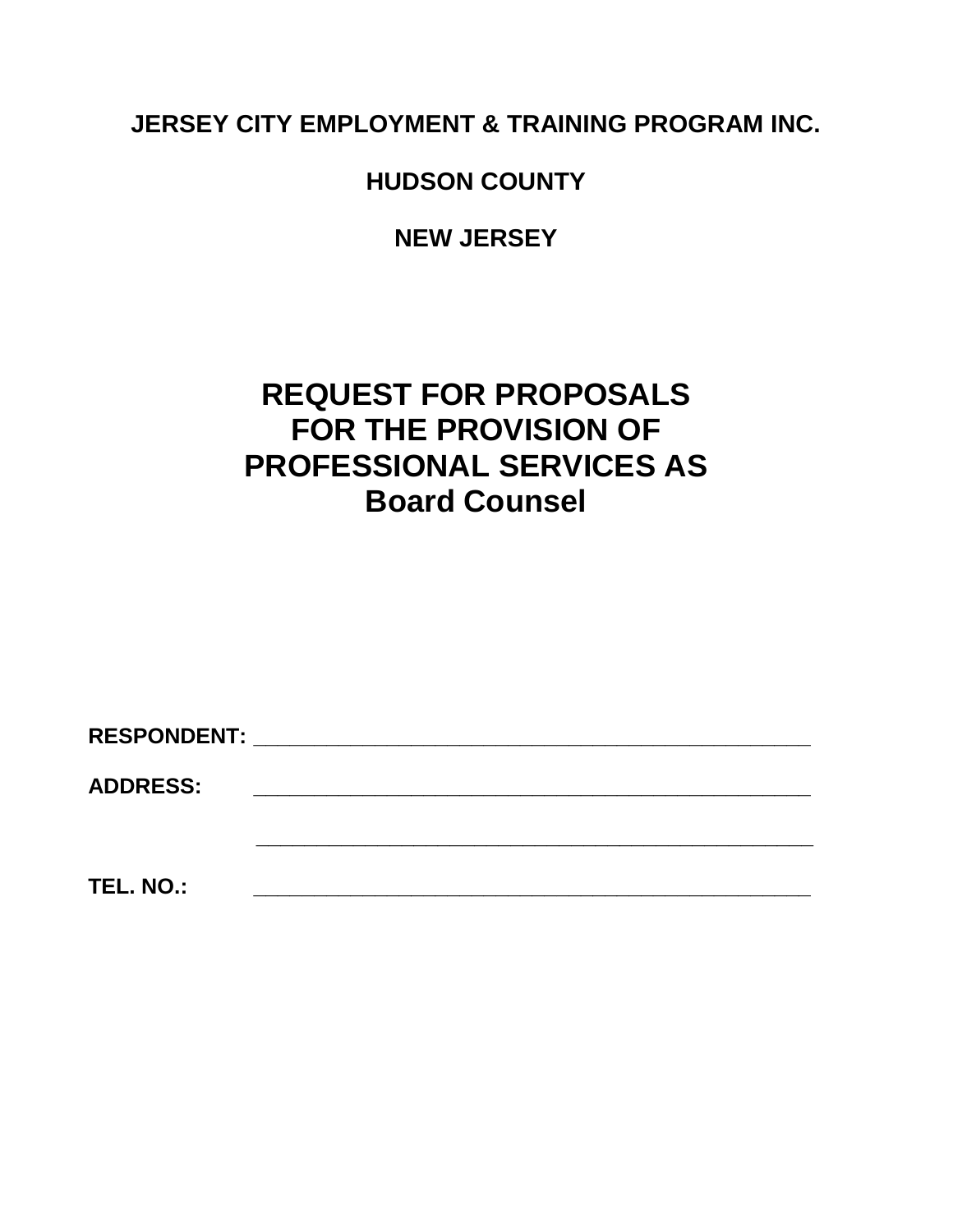### **SUMMARY OF CONTENTS**

#### **INTRODUCTION**

Notice to Respondents Introduction & General Information Scope of Service

#### **EXHIBIT A**

ENGAGEMENT SPECIFICATIONS AND FEE PROPOSAL:

A-1 Period of Contract A-2 Insurance A-3 Fee Proposal

#### **EXHIBIT B**

DOCUMENTS THAT MUST BE PROVIDED BY RESPONDENT:

- B-1 Executive Summary
- B-2 Staffing Plan
- B-3 Experience
- B-4 Locations and Contact Information
- B-5 References
- B-6 Identify Conflicts of Interest
- B-7 Minimum Qualifications Documentation
- B-8 Business Registration Certificate

#### **EXHIBIT C**

RESPONDENT MUST COMPLETE THE FOLLOWING DOCUMENTS:

- C-1 Non-Collusion Affidavit
- C-2 Disclosure of Ownership
- C-3 Affirmative Action Certification
- C-4 Americans with Disability Act
- C-5 Acknowledgment of Revisions or Addenda
- C-6 Experience Sheet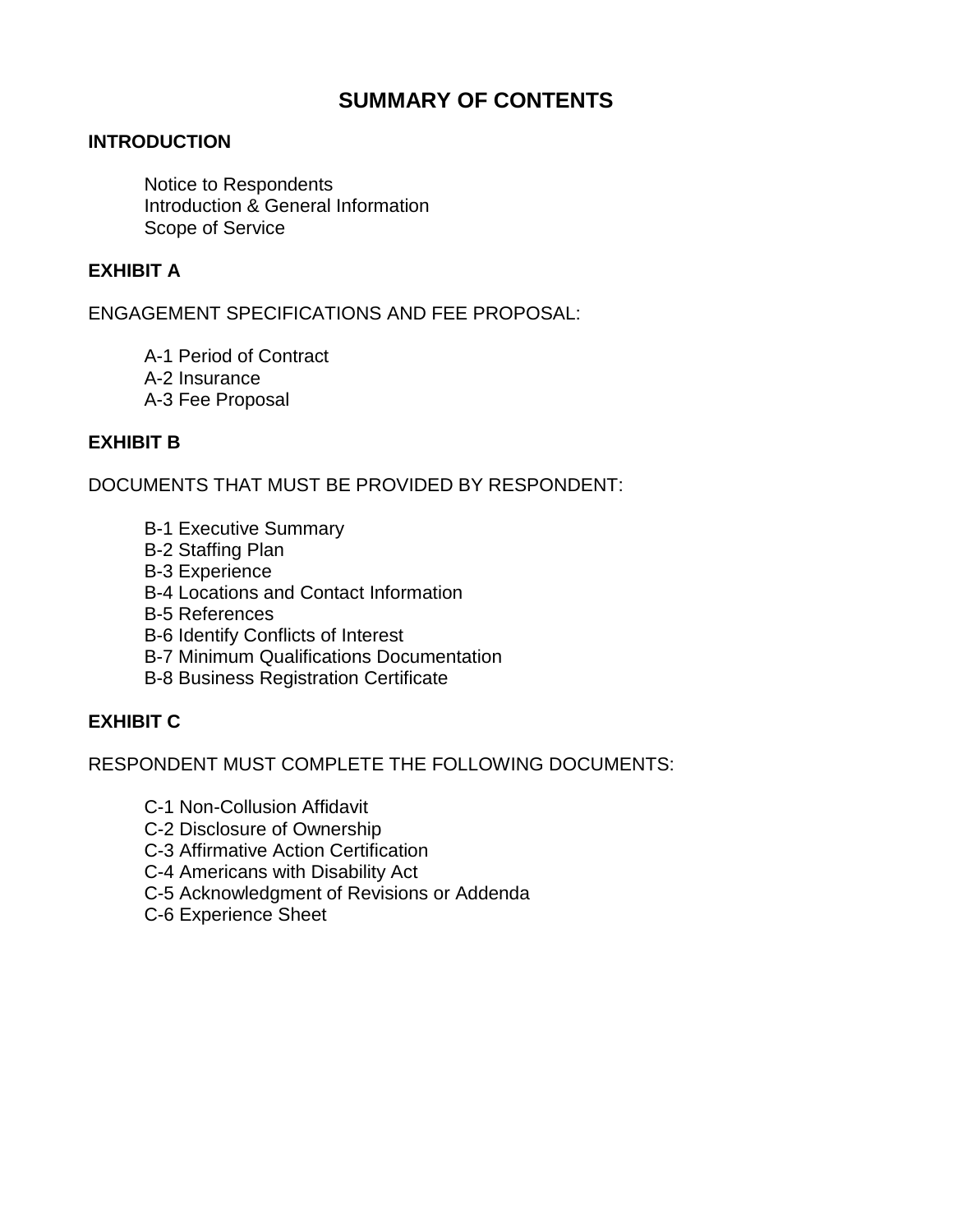#### **PUBLIC NOTICE**

### **CITY OF JERSEY CITY**

#### **SOLICITATION OF RESPONSES TO REQUEST FOR QUALIFICATIONS**

**NOTICE IS HEREBY GIVEN** that the Jersey City Employment & Training Program Inc. (JCETP) is soliciting responses to a **Request for Proposals for Professional Information Technology Services for its current and future operations in support of services provided to the residents of Jersey City. JCETP provides** job training and employment opportunities for economically disadvantaged unemployed and underemployed adults and youth residents of Jersey City of New Jersey. Sealed proposals will be received September 14, 2020 at 10:00 a.m. prevailing time at the CETP's principal office located at 398 Martin Luther King Jr. Drive, Jersey City, New Jersey 07305. Responses are being solicited in accordance with the fair and open process as authorized by the JCETP Board of Directors.

**Publication Date: August 17, 2021**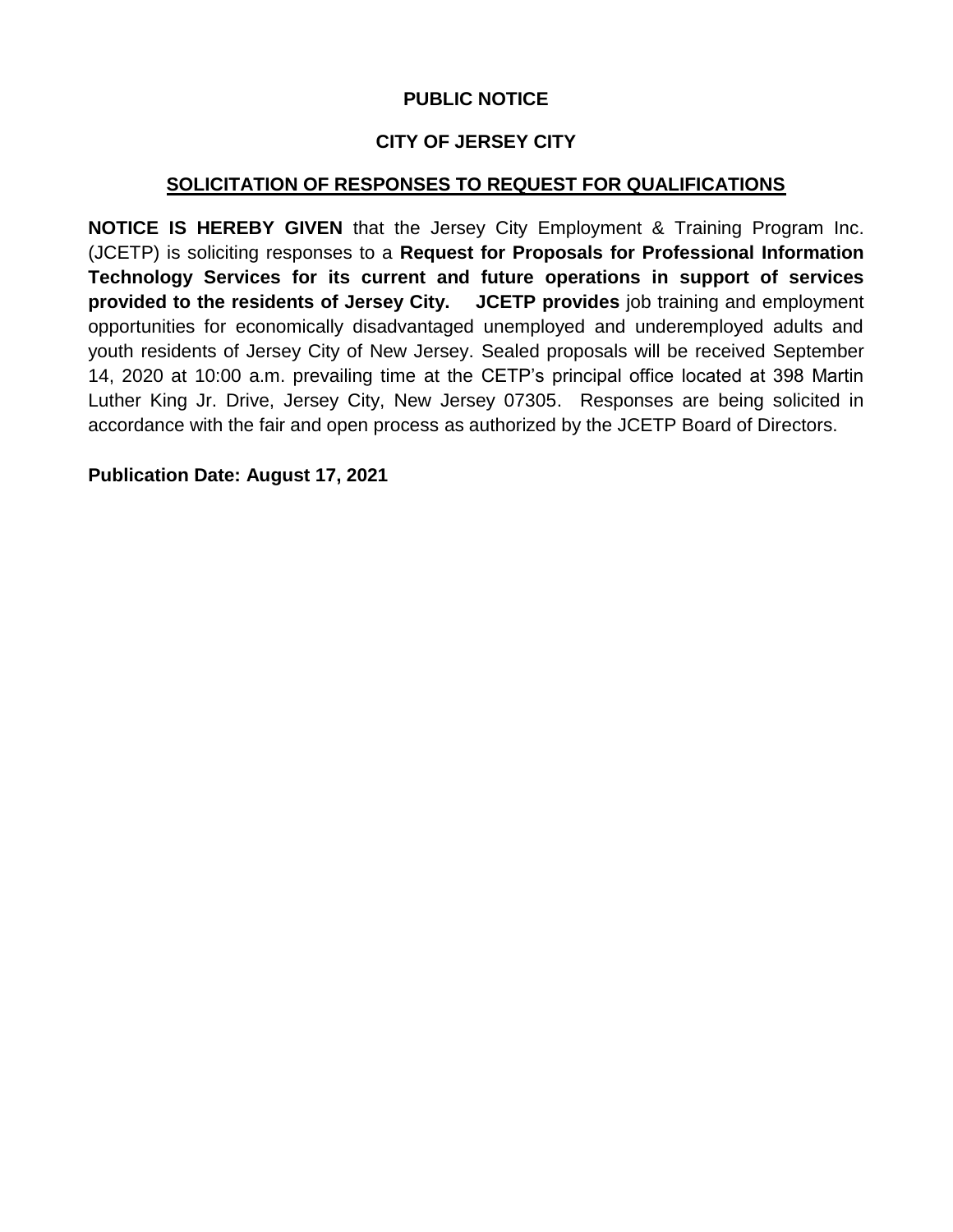### **INTRODUCTION AND GENERAL INFORMATION**

#### **Introduction and Purpose.**

The Jersey City Employment & Training Program, Inc. is a non profit corporation working in conjunction with Jersey City, the State of New Jersey and the United States. It is soliciting Qualification Statements from interested and qualified persons and/or firms for the provision of professional services, as more particularly described herein. Through a Request for Proposal process described herein, persons and/or firms interested in assisting JCETP with the provision of such services must prepare and submit a Qualification Statement in accordance with the procedure and schedule in this RFP. JCETP will review Qualification Statements only from those persons and/or firms that submit a Qualification Statement which includes all the information required to be included as described herein (in the sole judgment of JCETP). JCETP intends to qualify person(s) and/or firm(s) that (a) possesses the professional, financial and administrative capabilities to provide the proposed services, and (b) will agree to work under the compensation terms and conditions determined by JCETP to provide the greatest benefit to the residents of Jersey City.

#### **Procurement Process and Schedule.**

JCETP has structured a procurement process that seeks to obtain the desired results described above, while establishing a competitive process to assure that each person and/or firm is provided an equal opportunity to submit a Qualification Statement in response to the RFP Qualification. Statements will be evaluated in accordance with the criteria described in Exhibit B of this RFP, which will be applied in the same manner to each Qualification Statement received.

. Qualification Statements and supporting materials will be reviewed by the members of JCETP's Board of Directors to determine if the Respondent has met professional, administrative and financial areas described in this RFP. Based upon the totality of the information contained in the Qualification Statement, including information about the reputation and experience of each Respondent, the Board will (in its sole judgment) determine which Respondents are strongly qualified (professionally, administratively and financially). The 3 Respondents that best meets the requirements of the RFP (in the sole judgment of the Board) will be designated as a Qualified Respondent and will be given the opportunity to participate in the selection process determined by the Board. The process may result in the selection of one or more firms to perform the services described herein as assigned.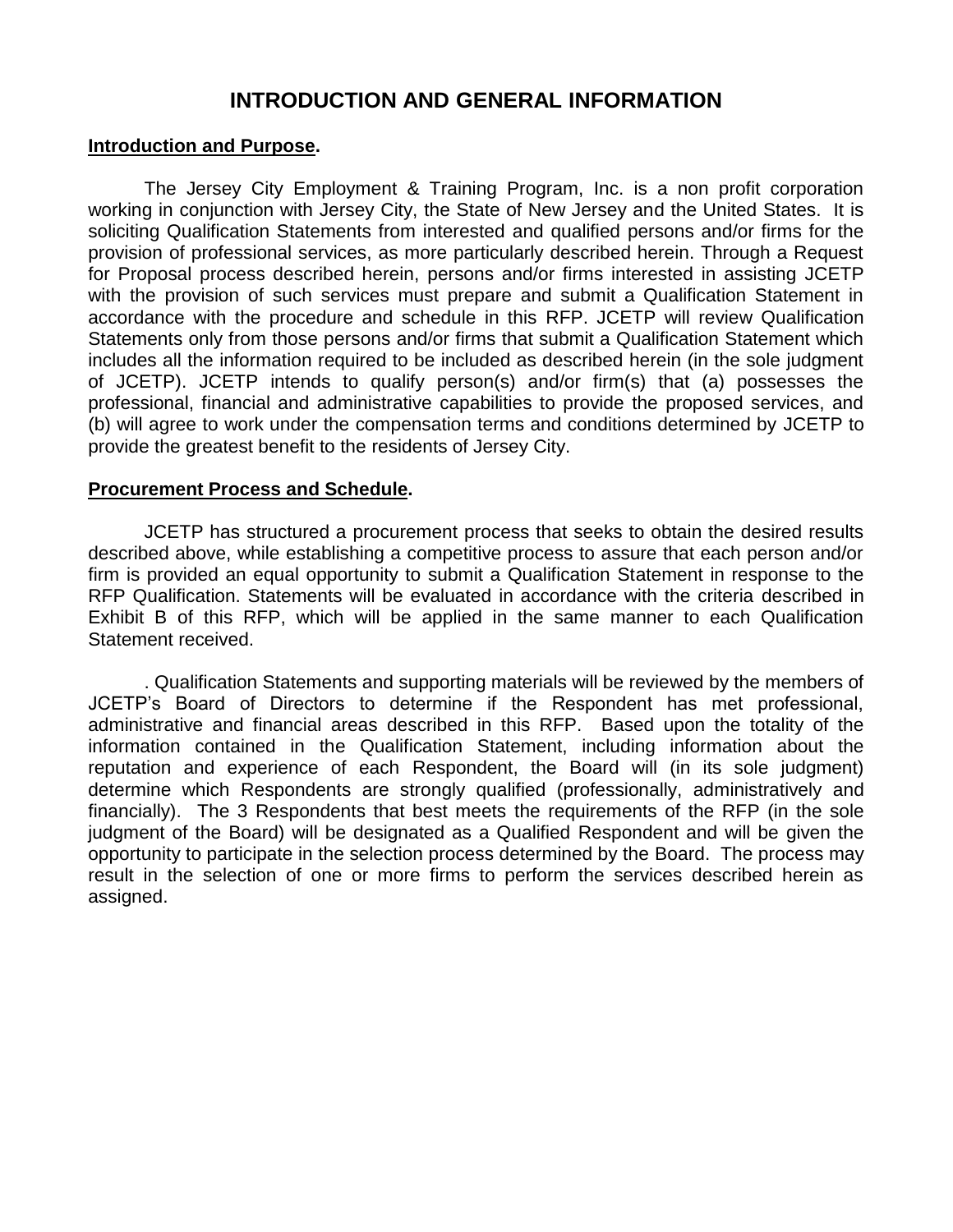**All communications concerning this RFP or the RFP process shall be directed to the JCETP's Designated Contact Person, in writing.** 

#### **Designated Contact Person:**

Katrice Thomas c/o JCETP 398 MLK Jr. Drive, Jersey City, NJ 07305, [Katrice.Thomas@JCETP.org](mailto:Katrice.Thomas@JCETP.org)

**Qualification Statements must be submitted to, and be received by the Designated Contact Person, via email, mail or hand delivery, by 10:00 a.m. prevailing time on September 3rd, 2021. All Respondents that have submitted Qualification Statements prior to expiration of the due date and time, will receive an email acknowledging receipt.** 

#### **Conditions Applicable to RFQ.**

Upon submission of a Qualification Statement, the Respondent acknowledges and consents to the following conditions relative to the submission and review and consideration of its Qualification Statement:

- All costs incurred by the Respondent in connection with responding to this RFP shall be borne solely by the Respondent.
- JCETP reserves the right (in its sole judgment) to reject for any reason any and all responses and components thereof and to eliminate any and all Respondents responding to this RFP from further consideration for this procurement.
- JCETP reserves the right (in its sole judgment) to reject any Respondent that submits incomplete or conditional responses to this RFP, or a Qualification Statement that is not responsive or contains errors to the requirements of this RFP.
- JCETP reserves the right, without prior notice, to supplement, amend, or otherwise modify this RFP, or otherwise request additional information.
- All Qualification Statements shall become the property of JCETP and may not be returned.
- All Qualification Statements will be made available to the public at the appropriate time, as determined by JCETP (in the exercise of its sole discretion) in accordance with law.
- JCETP may request Respondents to send representatives to its offices for interviews.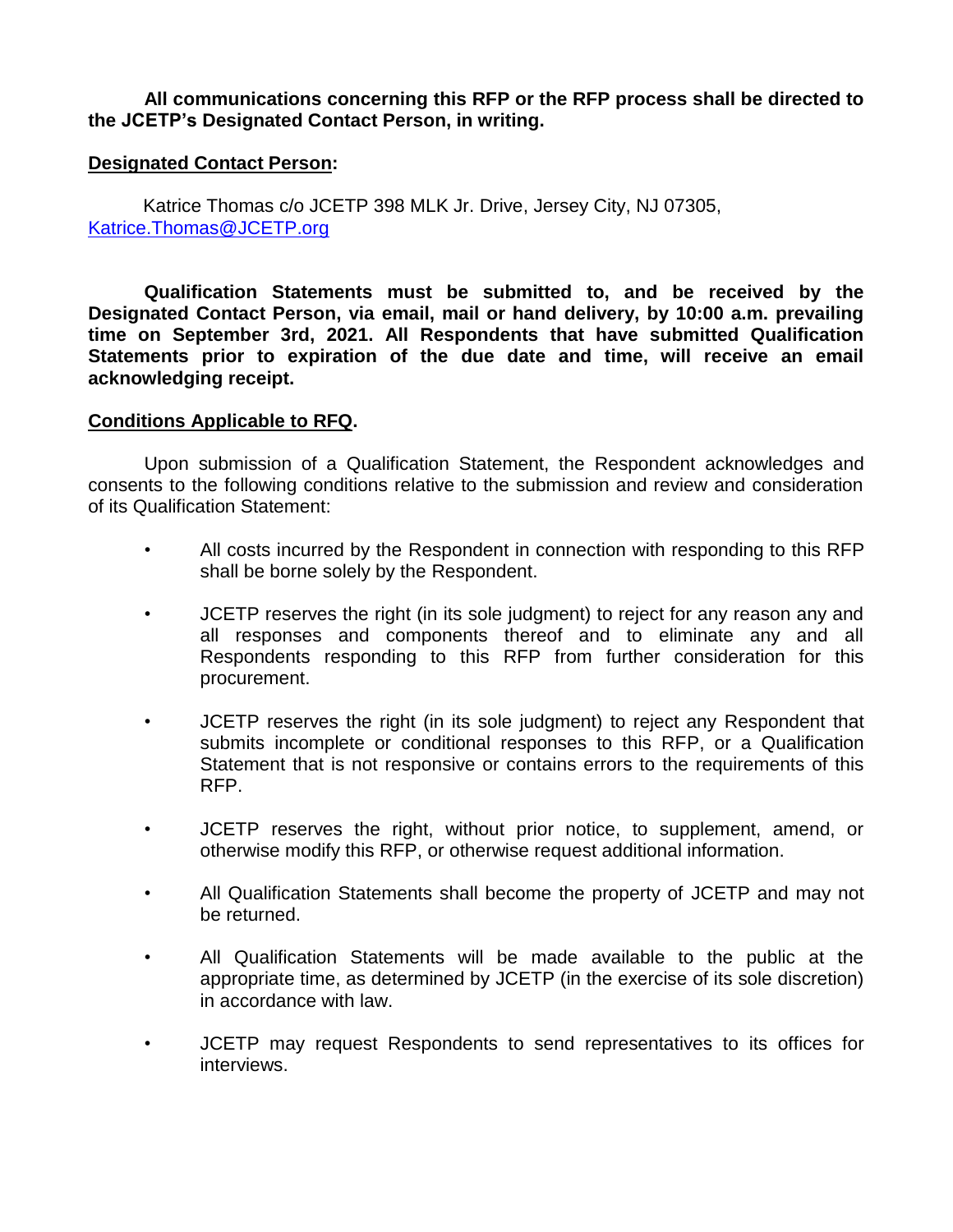- JCETP may waive any technical non-conformance with the terms of this RFP.
- JCETP shall be under no obligation to complete all or any portion of the procurement process described in this RFP.
- Neither Jersey City, JCETP, Respondents, nor their respective staffs, shall be liable for any claims or damages resulting from the solicitation or preparation of the Qualification Statement, nor will there be any reimbursement to Respondents for the cost of preparing and submitting a Qualification Statement or for participating in this procurement process.

#### **SCOPE OF SERVICES**

It is the intent of the Jersey City Employment and Training Program, Inc. to solicit Qualification Statements from Respondents that have expertise in the provision of professional services as set forth in the attached Notice of Solicitation for Responses and the title page of this RFP. Respondents must demonstrate that they will have the continuing capabilities to perform these services.

- Provide Board and Executive Director with legal guidance to act in accordance with all applicable laws;
- Provide Board assistance and recommendations for legal actions in accordance with the duties or the Board as contained in the bylaws;
- Execute legal responsibilities and approved Board actions to protect JCETP, its officers and Board from legal liabilities;
- Recommend and obtain special counsel as needed to protect JCETP, its officers and Board from legal liabilities.
	- $\circ$  Conduct an audit of all contracts and legal agreements for the period of January 1, 2019 through June 30, 2021 to determine who entered into the contract and/or legal agreement on behalf of JCETP, the date and potential impact to JCETP from a legal, liability and cost perspectives;
	- o Provide full audit results to the Board and recommendations for any legal ramifications to the contracts and/or agreements;
- Provide a full listing of all current contracts and legal agreements with employees, vendors and other organizations.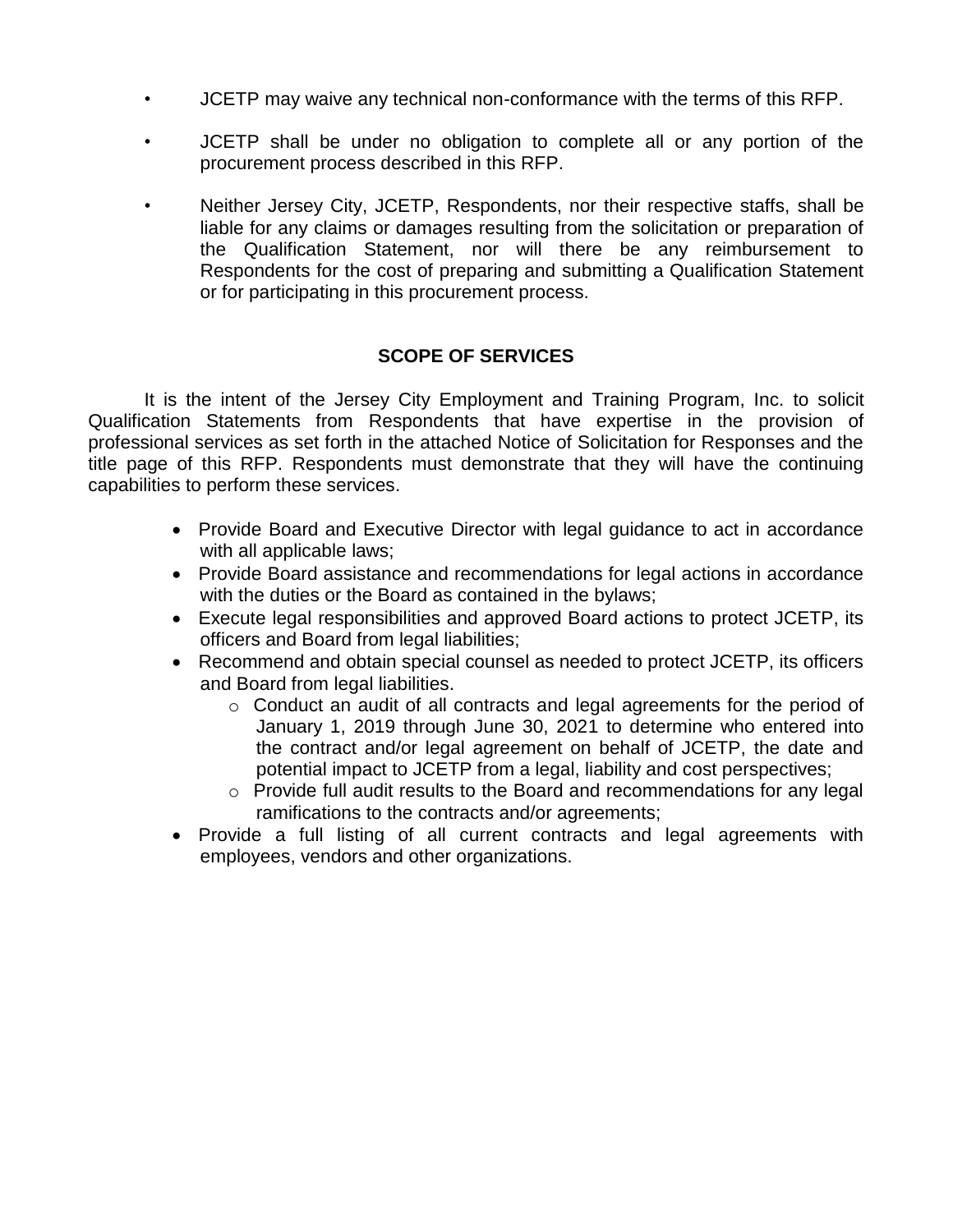### **EXHIBIT A**

### **PROJECT SPECIFICATIONS & FEE PROPOSAL**

#### **A- 1 PERIOD OF CONTRACT**

This contract shall commence on September 7, 2021, or as soon thereafter as practicable, and conclude on June 30, 2022.

#### **A-2 INSURANCE**

The Respondent shall maintain during the life of the contract, insurance policies of the type and with the minimum limits indicated below and in a form satisfactory to JCETP and in accordance with rules stipulated by the government agencies funding JCETP including , Jersey City, Hudson County, the State of New Jersey and the United States. The Respondent shall provide a certified copy of the policies and/or certificates of insurance prior to commencement of any work. Respondent must maintain Workers' Compensation insurance in accordance with laws of the State of New Jersey. The Respondent shall also have and maintain Professional Liability Insurance.

#### **A-3 FEE PROPOSAL TO PROVIDE THE SERVICES OUTLINED ABOVE**

All Respondents shall provide a fee proposal in response to this RFQ, including the fixed cost and/or billable hourly rates of all personnel expected to perform services under the potential contract with JCETP, as well as any reimbursements for costs that the Respondents may require.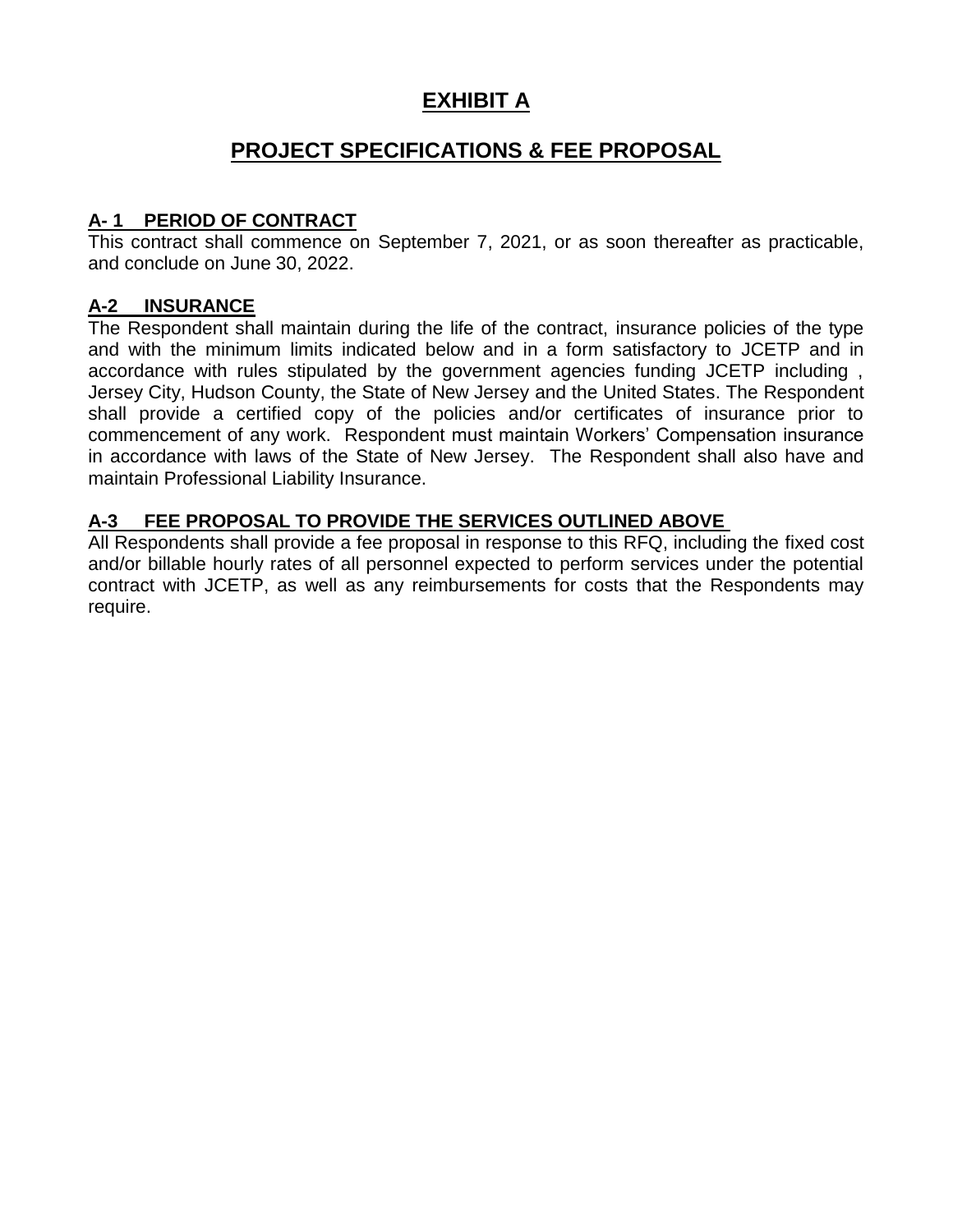## **EXHIBIT B**

### **RESPONSE SECTION**

In its response, the Respondent must include responses to all of the following:**Failure to submit the following documents shall be cause for rejection of the response.**

| <b>Required Items</b>                                                                                                                                                                                                                                                                                                                                                                                                                                                                                                                                                                       | <b>INITIAL</b> |
|---------------------------------------------------------------------------------------------------------------------------------------------------------------------------------------------------------------------------------------------------------------------------------------------------------------------------------------------------------------------------------------------------------------------------------------------------------------------------------------------------------------------------------------------------------------------------------------------|----------------|
|                                                                                                                                                                                                                                                                                                                                                                                                                                                                                                                                                                                             |                |
| B-1) An executive summary of not more than two pages identifying and<br>substantiating why the Respondent is best qualified to provide the requested<br>services.                                                                                                                                                                                                                                                                                                                                                                                                                           |                |
| B-2) A staffing plan listing those persons who will be assigned to the<br>engagement if the Respondent is selected, including the designation of the<br>person who would be the Respondent's officer responsible for all services<br>required under the engagement. This portion of the response should include<br>the relevant resume information for the individuals who will be assigned. This<br>information should include, at a minimum, a description of the person's relevant<br>professional experience, years and type of experience, and number of years<br>with the Respondent. |                |
| B-3) A description of the Respondent's experience in performing services of the<br>type described in the scope of work specifications. Specifically, identify client<br>size and specific examples of similarities with the scope of services required<br>under scope of work specifications.                                                                                                                                                                                                                                                                                               |                |
| B-4) The location of the office, if other than the Respondent's main office, at<br>which the Respondent proposes to perform services required under technical<br>specification. Describe Respondent's presence in New Jersey.                                                                                                                                                                                                                                                                                                                                                               |                |
| B-5) Provide references including names, titles, email and physical addresses<br>and phone numbers.                                                                                                                                                                                                                                                                                                                                                                                                                                                                                         |                |
| B-6) In its response, the Respondent must identify any existing or potential<br>conflicts of interest, and disclose any representation of parties or other<br>relationships that might be considered a conflict of interest with regard to this<br>engagement, or JCETP or Jersey City.                                                                                                                                                                                                                                                                                                     |                |
| B-7) Documentation that the Respondent meets the minimum qualifications for<br>the position.                                                                                                                                                                                                                                                                                                                                                                                                                                                                                                |                |
| B-8) Business Registration Certificate (as per N.J.S.A. 40A:11-23.2)                                                                                                                                                                                                                                                                                                                                                                                                                                                                                                                        |                |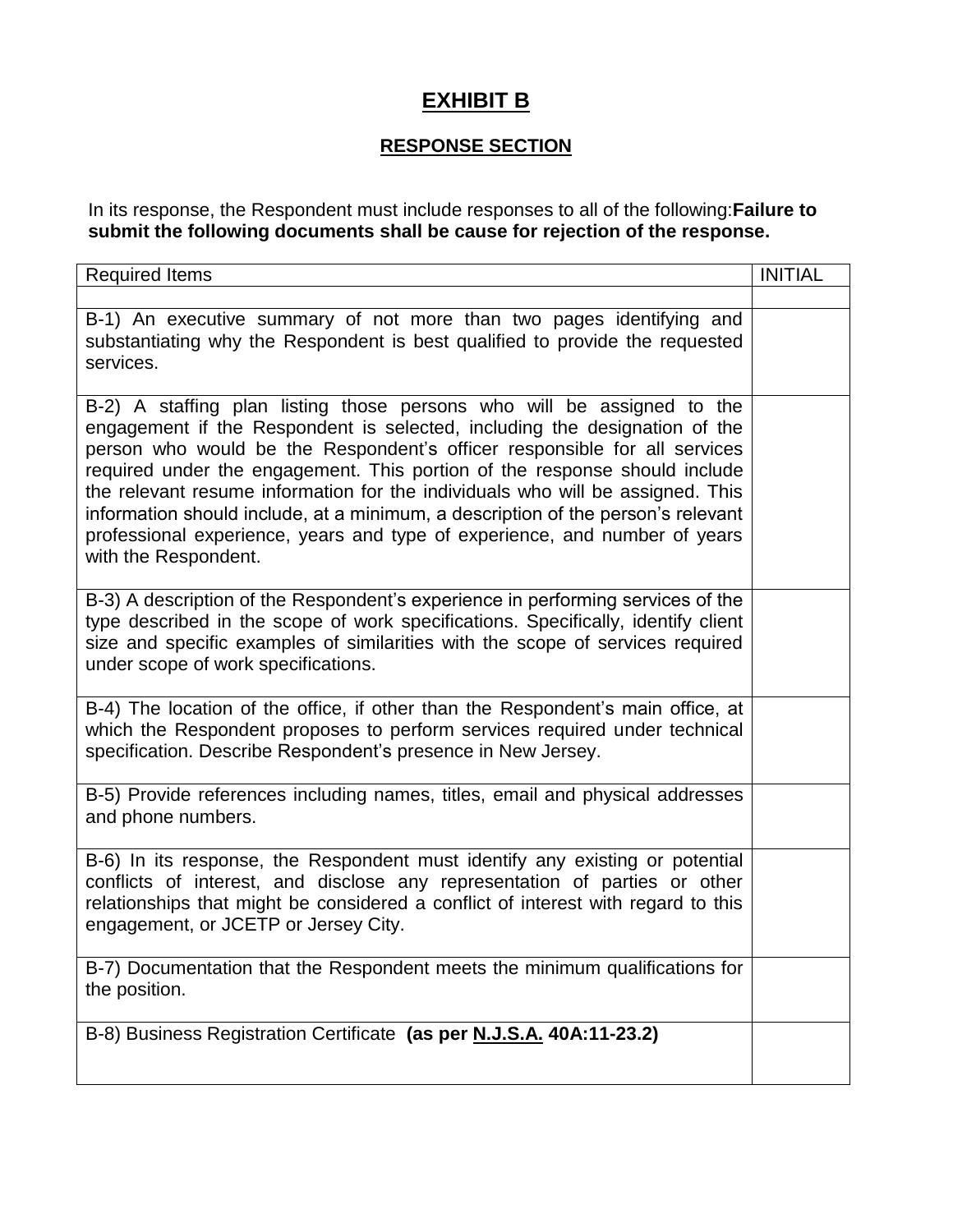### **DOCUMENT SUBMISSION CHECKLIST**

#### **Failure to submit the following documents shall be cause for rejection of the response.**

| Initial | Initial |
|---------|---------|
| each    | each    |
| item    | item    |

|               | Non-Collusion Affidavit -<br><b>Exhibit C-1</b>            |  | <b>Experience Sheet</b><br>Exhibit C-6 |  |
|---------------|------------------------------------------------------------|--|----------------------------------------|--|
| $\mathcal{N}$ | Disclosure of Ownership<br>Exhibit C-2                     |  |                                        |  |
| V             | <b>Affirmative Action</b>                                  |  |                                        |  |
|               | Exhibit C-3                                                |  |                                        |  |
| ٦I            | American with<br><b>Disabilities</b><br><b>Exhibit C-4</b> |  |                                        |  |
| $\sqrt{ }$    | Acknowledgment of<br>Addenda<br><b>Exhibit C-5</b>         |  |                                        |  |

The following items, as checked, shall be required after award of the contract: \*\*\*\*\*\*\*\*\*\*\*\*\*\*\*\*\*\*\*\*\*\*\*\*\*\*\*\*\*\*\*\*\*\*\*\*\*\*\*\*\*\*\*\*\*\*\*\*\*\*\*\*\*\*\*\*\*\*\*\*\*\*\*\*\*\*\*\*\*\*\*\*\*\*\*\*\*\*

Certification of Insurance √ Signed Contracts √

**SIGNATURE: The undersigned hereby acknowledges and has submitted the above listed requirements.**

Name and Title of the Respondent Authorizing the Submission of the Qualification Documents: \_\_\_\_\_\_\_\_\_\_\_\_\_\_\_\_\_\_

Signature: Signature: Signature: Signature: Signature: Signature: Signature: Signature: Signature: Signature: Signature: Signature: Signature: Signature: Signature: Signature: Signature: Signature: Signature: Signature: Si

Respondent Organization: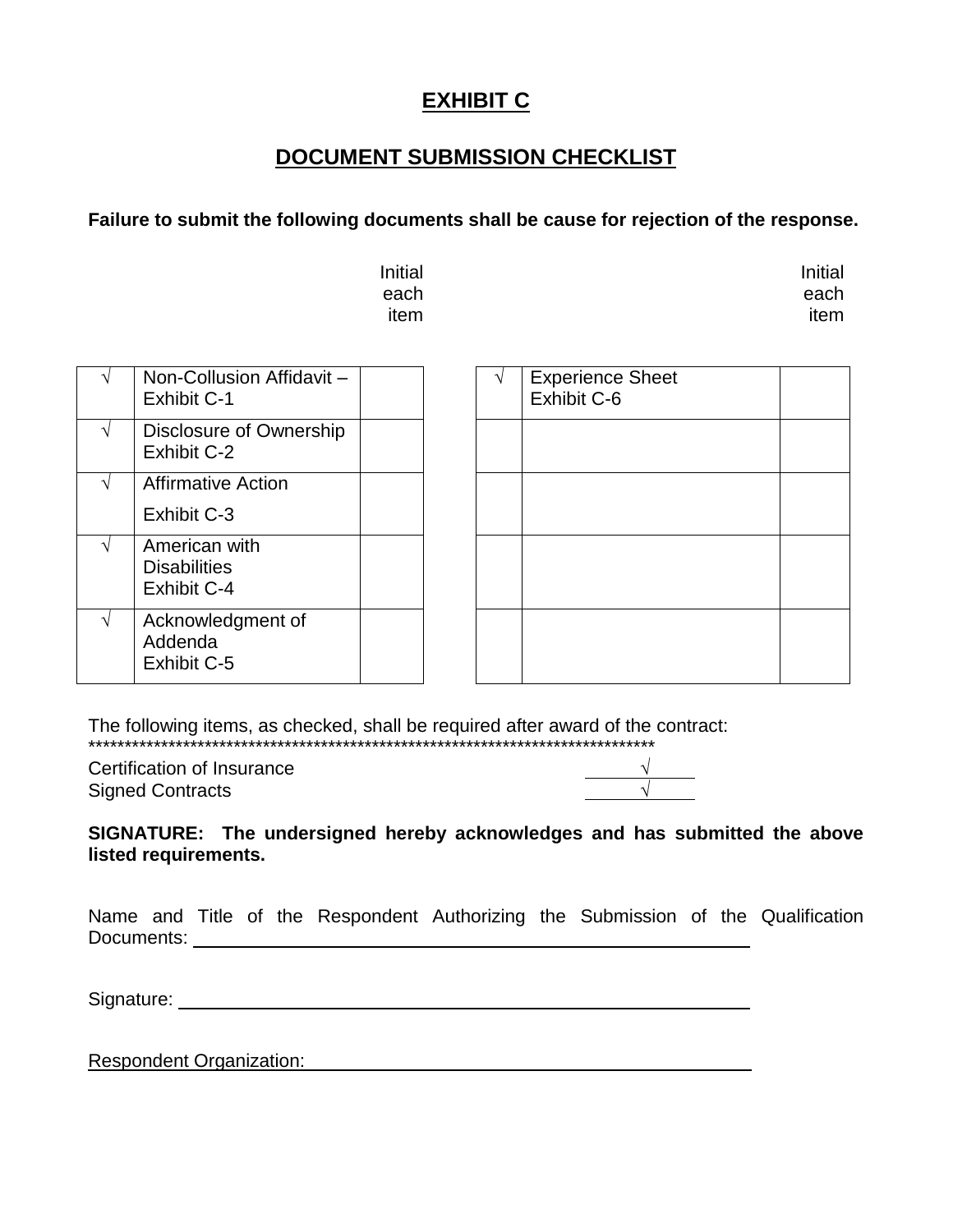### **NON-COLLUSION AFFIDAVIT**

STATE OF NEW JERSEY

COUNTY OF

I, 1. All the County of  $\frac{1}{2}$  and  $\frac{1}{2}$  are  $\frac{1}{2}$  , in the County of  $\frac{1}{2}$  and  $\frac{1}{2}$  are  $\frac{1}{2}$  and  $\frac{1}{2}$  are  $\frac{1}{2}$  and  $\frac{1}{2}$  are  $\frac{1}{2}$  and  $\frac{1}{2}$  are  $\frac{1}{2}$  and  $\frac{1}{2}$  are State of New Jersey being of full age, and being duly sworn according to law on my oath depose and say that:

I am

§:

of the firm of

The Respondent submitting the response for the above-referenced RFP, attests that they execute the said proposal with full authority to do so; that said Respondent has not directly or indirectly entered into any agreement, participated in any collusion, or otherwise taken any action in restraint of free, competitive proposals in connection with the above-referenced RFP; and that all statements contained in said proposal and in this affidavit are true and correct, and made with full knowledge that the City of Jersey City relies upon the truth of the statements contained in said response and in the statements contained in this affidavit in awarding the contract hereunder.

I further warrant that no person or selling agency has been employed or retained to solicit or secure such contract upon agreement or understanding for a commission, percentage, brokerage or contingent fee, except bona fide employees or bona fide established commercial or selling agencies maintained by

| <b>NAME OF COMPANY</b>  | $(N.J.S.A. 52:34-15)$ |                                     |
|-------------------------|-----------------------|-------------------------------------|
| Subscribed and sworn to |                       |                                     |
| Before me this          | day                   | (Also type or print name of affiant |
| Of<br>20                |                       | under signature)                    |
| NOTARY PUBLIC OF        |                       |                                     |
|                         |                       |                                     |

My Commission Expires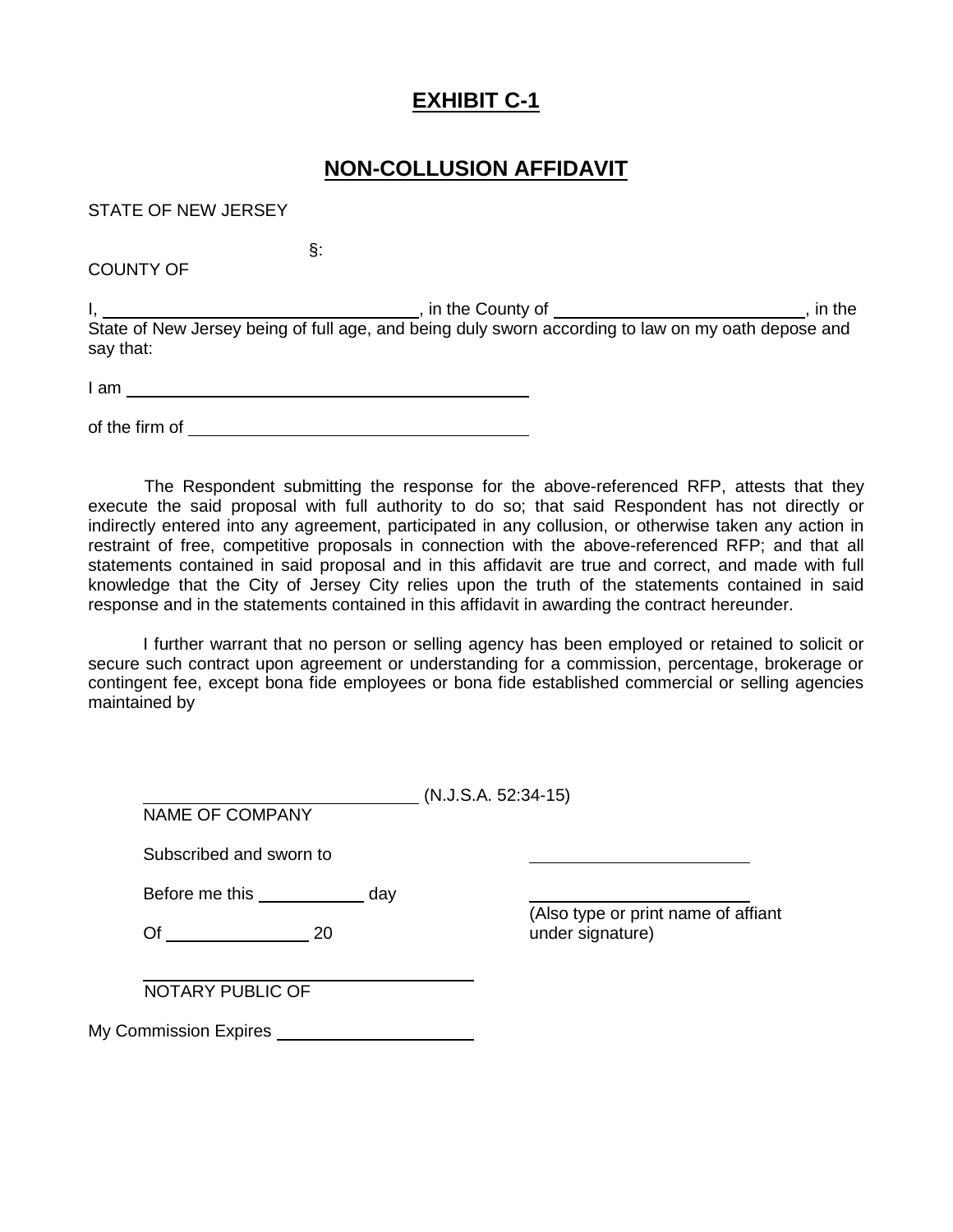### **DISCLOSURE OF OWNERSHIP**

(If the Respondent is a sole proprietorship, check here [ ] and do not complete this statement.)

The UNDERSIGNED, as a Respondent, in accordance with N.J.S.A. 52:25-24..2, declares and submits this Statement of Ownership:

The Respondent is a Corporation [ ] Partnership [ ] Joint Venture [ ]

- [ ] I certify that the list below contains the names and home addresses of all stockholders holding 10% or more of the issued and outstanding stock of the undersigned.
- [ ] I certify that no one stockholder owns 10% or more of the issued and outstanding stock of the undersigned.

(Stockholder) (Partner) (Stockholder) (Partner)

Full Name of Individual Home Address of Individual

| $6. \qquad \qquad \overbrace{\qquad \qquad }$ |  |
|-----------------------------------------------|--|
|                                               |  |

#### **THIS STATEMENT MUST BE INLCUDED WITH PROPOSAL SUBMISSION**

\_\_\_\_\_\_\_\_\_\_\_\_\_\_\_\_\_\_\_\_\_\_\_ \_\_\_\_\_\_\_\_\_\_\_\_\_\_\_\_\_\_\_\_\_\_\_\_\_\_\_

Notes: Attach additional sheets in this format, if necessary.

Subscribed and sworn before me

This day of 20

(Notary Public) and The Print Name

My Commission expires:

**Signature** 

**Title** 

\_\_\_\_\_\_\_\_\_\_\_\_\_\_\_\_ (Corporate Seal)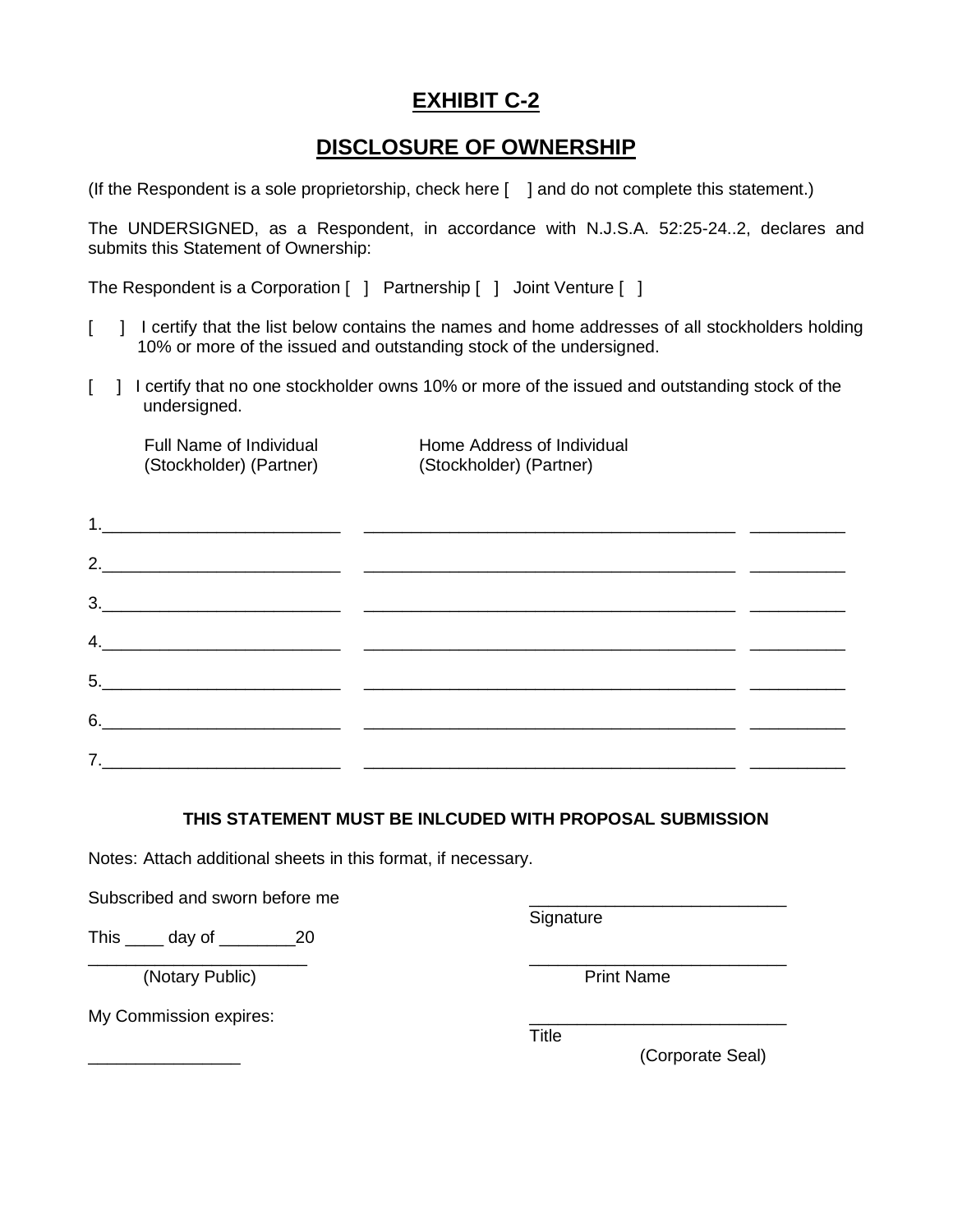#### **AFFIRMATIVE ACTION CERTIFICATION**

If awarded a contract, all procurement and service Respondents will be required to comply with the requirements of P.L.1975,C.127,(N.J.A.C. 17:27). Within seven (7) days after receipt of the notification of intent to award the contract or receipt of the contract, whichever is sooner, the Respondent shall present one of the following to the Purchasing Agent:

1. A photocopy of a valid letter from the U.S. Department of Labor that the Respondent has an existing Federally-approved or sanctioned Affirmative Action Plan (good for one year from the date of letter).

OR

2. A photocopy of their approved Certificate of Employee Information Report.

OR

3. An Affirmative Action Employee Information Report (Form AA302)

OR

4. All successful construction Respondents shall submit within three days of the signing of the contract an Initial Project Manning Report (AA201) for any contract award that meets or exceeds the Public Agency proposal threshold (available upon request).

NO FIRM MAY BE ISSUED A CONTRACT UNLESS IT COMPLIES WITH THE AFFIRMATIVE ACTION REGULATIONS OF P.L.1975, C.127.

The following questions must be answered by all Respondents:

1. Do you have a federally-approved or sanctioned Affirmative Action Program?

YES<sup>NO</sup> If yes, please submit a copy of such approval.

2. Do you have a State Certificate of Employee Information Report Approval?

YES<sup>NO</sup> If yes, please submit a copy of such certificate.

The undersigned Respondent certifies that he or she is aware of the commitment to comply with the requirements of P.L.1975,c.127 and agrees to furnish the required documentation pursuant to the law.

COMPANY: \_\_\_\_\_\_\_\_\_\_\_\_\_\_\_\_\_\_\_\_\_\_\_\_\_\_\_\_\_\_\_\_ SIGNATURE:\_\_\_\_\_\_\_\_\_\_\_\_\_\_\_\_\_\_\_\_\_\_\_\_\_\_\_\_\_\_\_\_

 $\mathsf{TITEE:}\qquad \qquad \blacksquare$ 

 **Note: A Respondent's proposal must be rejected as non-responsive if a Respondent fails to comply with the Requirements of P.L. 1975, c.127, within the time frame.**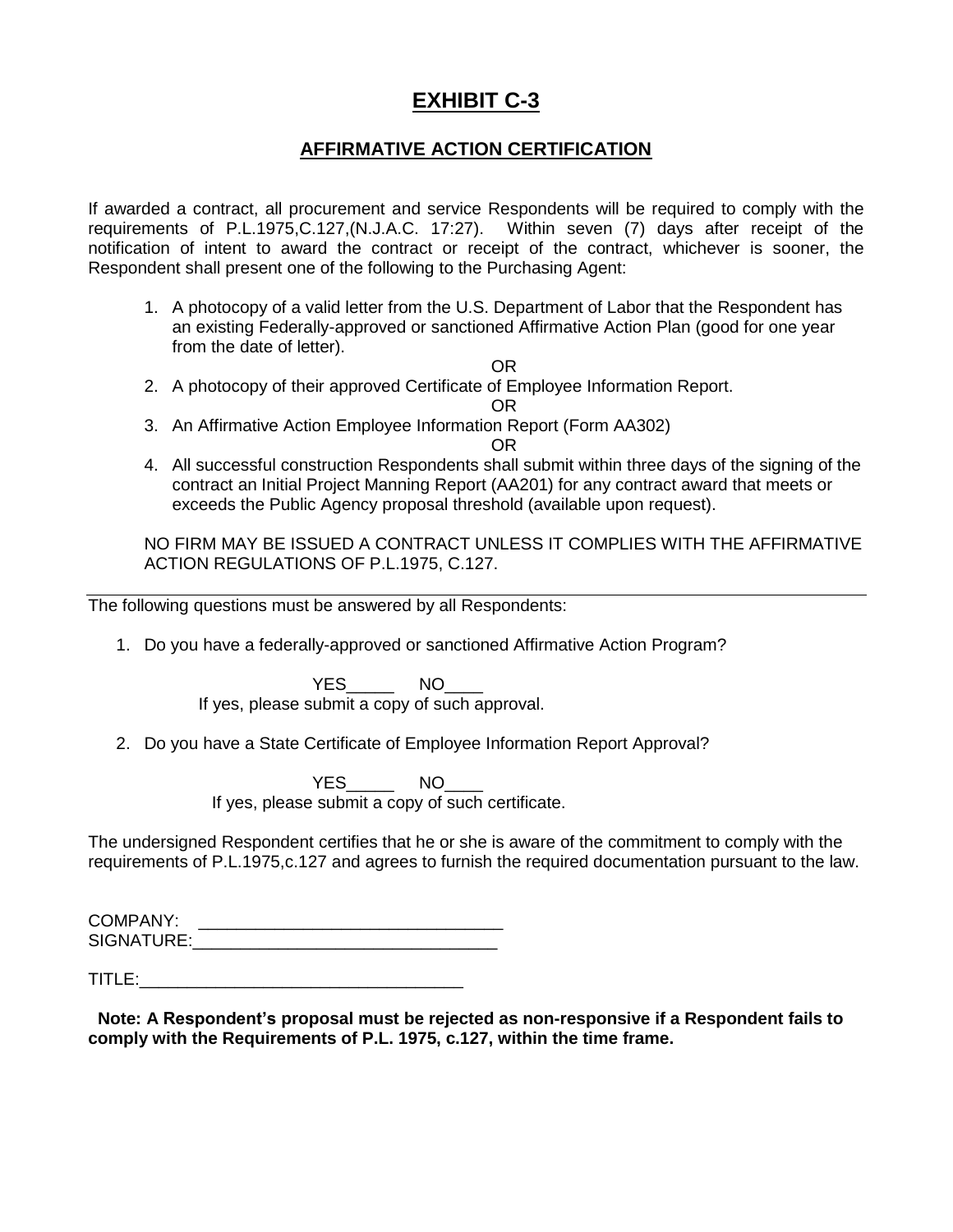(Continued)

#### MANDATORY AFFIRMATIVE ACTION LANGUAGE GOODS, PROFESSIONAL SERVICE AND GENERAL SERVICE CONTRACTS (Revised 1994) P.L. 1975, C. 127 (N.J.A.C. 17:27)

#### **During the performance of this contract, the Respondent agrees as follows:**

The Respondent or subcontractor, where applicable, will not discriminate against nor coerce any employee or applicant for employment because of age, race, creed, color, national origin, ancestry, marital status, sex, affectional or sexual orientation. The Respondent will take affirmative action to ensure that such applicants are recruited and employed, and that employees are treated during employment, without regard to their age, race, creed, color, national origin, ancestry, marital status, sex, affectional or sexual orientation. Such action shall include, but not be limited to the following: employment, up-grading, demotion, or transfer; recruitment or recruitment advertising; layoff or termination; rates of pay or other forms of compensation; and selection for training, including apprenticeship. The Respondent agrees to post in conspicuous places, available to employees and applicants for employment, notices to be provided by the Public Agency Compliance Officer setting forth provisions of this nondiscrimination clause.

The Respondent or subcontractor, where applicable will, in all solicitations or advertisements for employees placed by or on behalf of the Respondent, state that all qualified applicants will receive consideration for employment without regard to of age, race, creed, color, national origin, ancestry, marital status, sex, affectional or sexual orientation. The Respondent or sub contractor, where applicable, will send to each labor union or workers' representative or workers with which it has a collective bargaining agreement or other contract or understanding, a notice, to be provided by the agency contracting officer advising the labor union or workers' representative of the Respondent's commitments under this act and shall post copies of the notice in conspicuous places available to employees and applicants for employment.

The Respondent or subcontractor, where applicable, agrees to comply with the regulations promulgated by the Treasurer pursuant to P.L. 1975, c. 127, as amended and supplemented from time to time and the Americans with Disabilities Act. The Respondent or subcontractor agrees to attempt in good faith to employ minority and female workers consistent with the applicable county employment goals prescribed by N.J.A.C. 17:27-5.2 promulgated by the Treasurer pursuant to P.L. 1975, c. 127, as amended and supplemented from time to time.

The Respondent or subcontractor agrees to inform in writing appropriate recruitment agencies in the area, including employment agencies, placement bureaus, colleges, universities and labor unions, that it does not discriminate on the basis of age, race, creed, color, national origin, ancestry, marital status, sex, affectional or sexual orientation, and that it will discontinue the use of any recruitment agency which engages in direct or indirect discriminatory practices. The Respondent or subcontractor agrees to revise any of its testing procedures, if necessary, to assure that all personnel testing conforms with the principles of job-related testing, as established by the statutes and court decisions of the State of New Jersey and as established by applicable Federal law and applicable Federal court decisions. The Respondent or subcontractor agrees to review all procedures relating to transfer, upgrading, downgrading and layoff to ensure that all such actions are taken without regard to age, race, creed, color, national origin, ancestry, marital status, sex, affectional or sexual orientation, and conform with the applicable employment goals, consistent with the statutes and court decisions of the State of New Jersey, and applicable Federal law and applicable Federal court decisions. The Respondent and its sub contractors shall furnish such reports or other documents to the Division of Contract Compliance and EEO Office as may be requested by the office from time to time in order to carry out the purposes of these regulations, and public agencies shall furnish such information as may be requested by the Division of Contract Compliance and EEO Office for conducting a compliance investigation pursuant to Subchapter 10 of the Administrative Code (NJAC 17:27)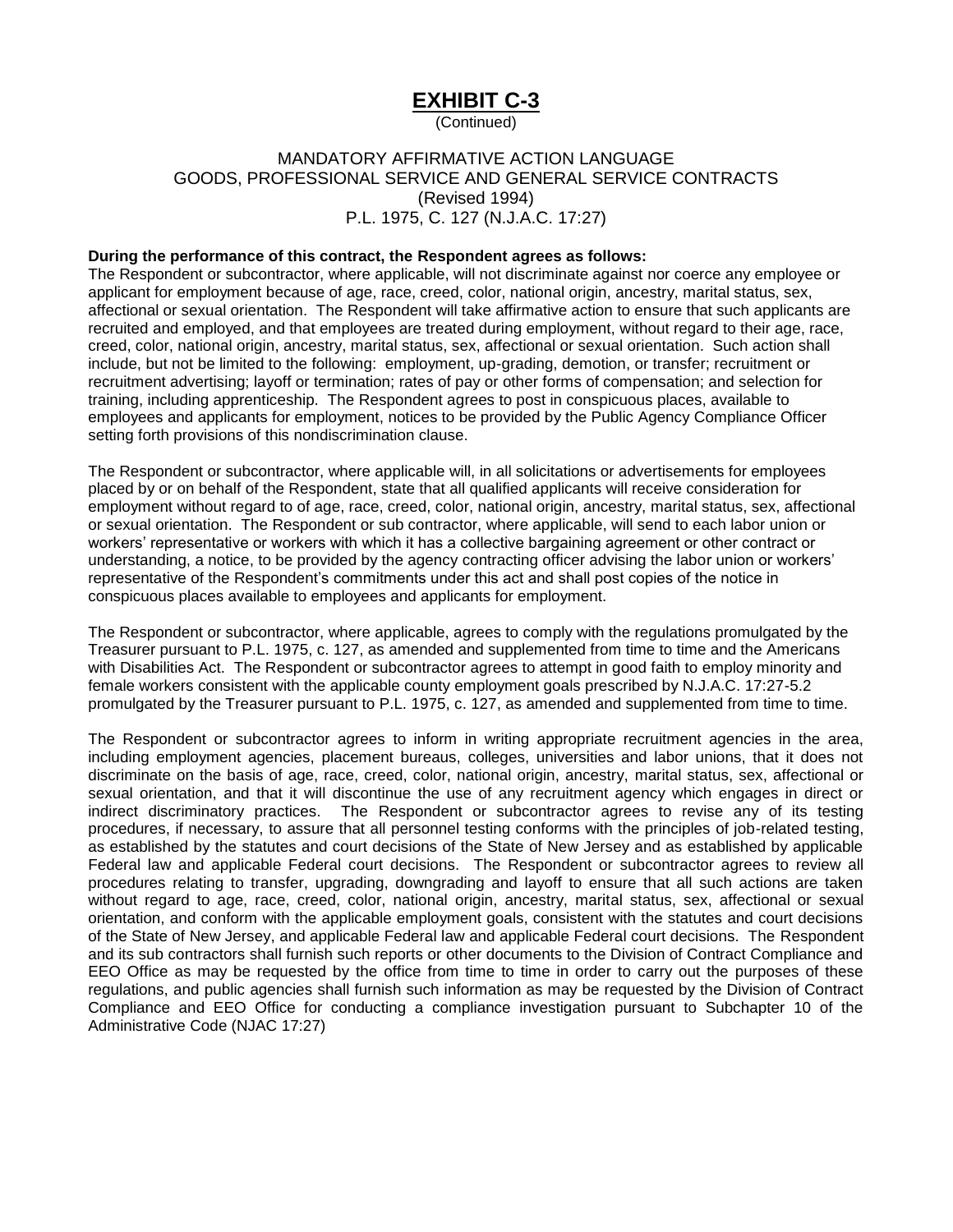#### **AMERICANS WITH DISABILITIES ACT**

#### **Equal Opportunity For Individuals With Disabilities**

The Respondent and the City of Jersey City do hereby agree that the provision of Title II of the Americans With Disabilities Act of 1990 (the "Act") (42 U.S.C. S12101 et seq.), which prohibits discrimination on the basis of disability by public entities in all services, programs and activities provided or made available by public entities, and the rules and regulations promulgated pursuant thereunto, are made a part of this contract. In providing any aid, benefit or service on behalf of the City pursuant to this contract, the Respondent agrees that the performance shall be in strict compliance with the Act. In the event that the Respondent, its agents, servants, employees or subcontractors violate or are alleged to have violated the Act during the performance of this contract, the Respondent shall defend the City in any action or administrative proceeding commenced pursuant to this Act. The Respondent shall indemnify, protect and save harmless the City, its agents, servants and employees from and against any and all suits, claims, losses, demands or damages of whatever kind or nature arising out of or claimed to arise out of the alleged violation. The Respondent shall, at its own expense, appear, defend and pay any and all charges for legal services and any and all costs and other expenses arising from such action or administrative proceeding or incurred in connection therewith. In any and all complaints brought pursuant to the City grievance procedure, the Respondent agrees to a proposal by any decision of the City which is rendered pursuant to said grievance procedure. If any action or administrative proceeding results in an award of damages against the City or if the City incurs any expense to cure a violation of the ADA which has been brought pursuant to its grievance procedure, the Respondent shall satisfy and discharge the same at its own expense.

The City shall, as soon as practicable after a claim has been made against it, give written notice thereof to the Respondent along with full and complete particulars of the claim. If any action or administrative proceeding is brought against the City or any of its agents, servants, and employees, the City shall expeditiously forward or have forwarded to the Respondent every demand, complaint, notice, summons, pleading or other process received by the City or its representatives.

It is expressly agreed and understood that any approval by the City of the services provided by the Respondent pursuant to this contract will not relieve the Respondent of the obligation to comply with the Act and to defend, indemnify, protect, and save harmless the City pursuant to this paragraph.

It is further agreed and understood that the City assumes no obligation to indemnify or save harmless the Respondent, its agents, servants, employees and subcontractors for any claim which may arise out of their performance of this agreement. Furthermore, the Respondent expressly understands and agrees that the provisions of this indemnification clause shall in no way limit the Respondent's obligations assumed in this agreement, nor shall they be construed to relieve the Respondent from any liability, nor preclude the City from taking any other actions available to it under any other provisions of this agreement or otherwise by law.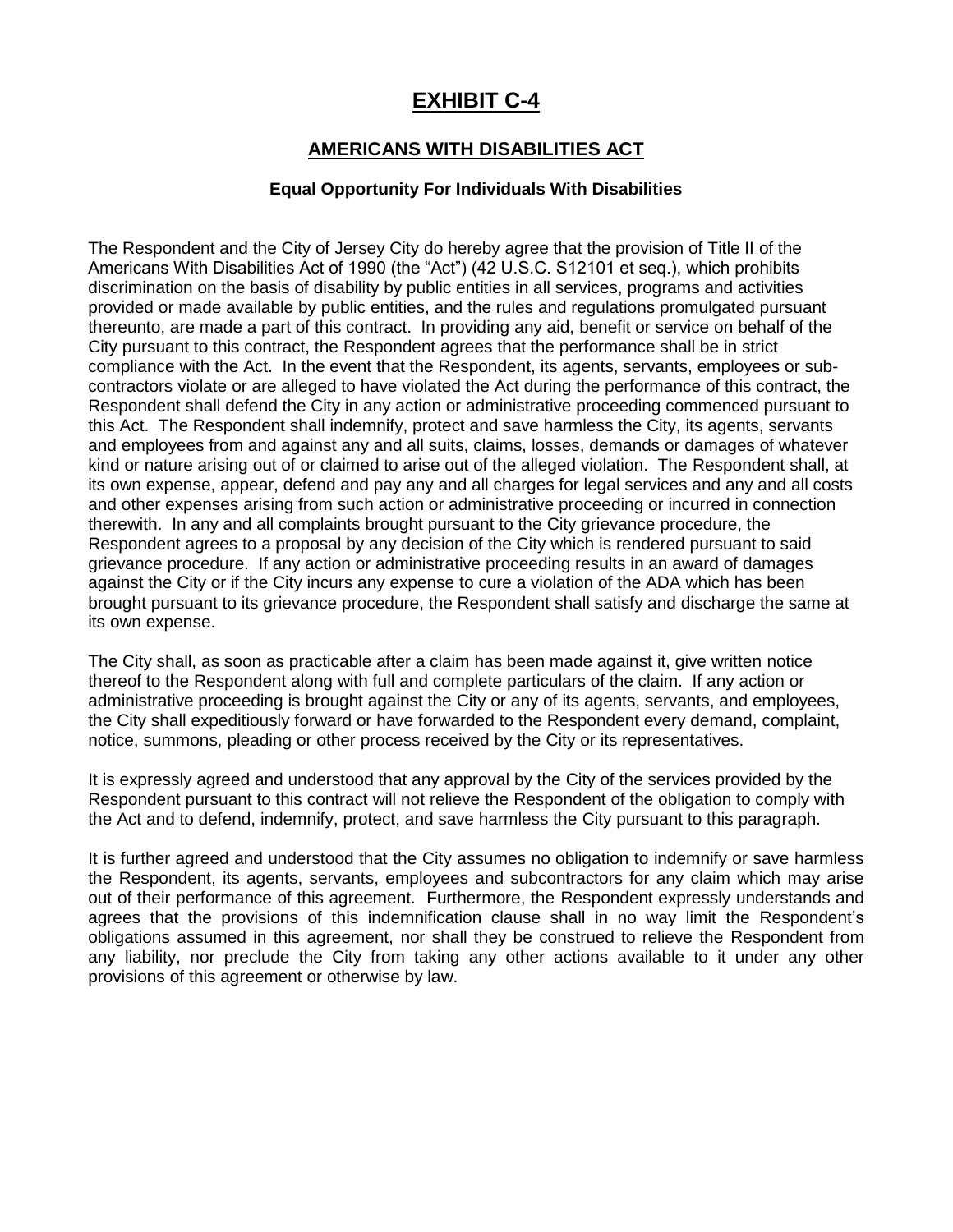### **ACKNOWLEDGMENT OF REVISIONS OR ADDENDA**

#### **JERSEY CITY EMPLOYMENT & TRAINING PROGRAM, INC.**

The undersigned RESPONDENT hereby acknowledges receipt of the following notices, revisions, or addenda to the proposal advertisement, specifications or proposal documents. By indicating date of receipt, Respondent acknowledges the submitted proposal takes into account the provisions of the notice, revision, or addendum. Note that the local unit's record of notice to Respondents shall take precedence and that failure to include provisions of changes in proposals may be subject for rejection of the proposal.

|                                 | , acknowledge receipt of the following addenda and or |  |
|---------------------------------|-------------------------------------------------------|--|
| revisions. They are as follows: |                                                       |  |

| Local Unit Reference Number<br>or Title of Addendum/Revision | <b>How Received</b><br>(mail, fax, pick-up, etc.) | Date Received |
|--------------------------------------------------------------|---------------------------------------------------|---------------|
|                                                              |                                                   |               |
|                                                              |                                                   |               |
|                                                              |                                                   |               |
|                                                              |                                                   |               |
|                                                              |                                                   |               |
|                                                              |                                                   |               |
|                                                              |                                                   |               |
|                                                              |                                                   |               |
|                                                              |                                                   |               |
|                                                              |                                                   |               |

#### **Acknowledgment by Respondent:**

Name of Respondent:

By Authorized Representative:

| Signature: |  |
|------------|--|
|            |  |

Print Name and Title: Date: <u>\_\_\_\_\_\_\_\_\_\_\_\_\_\_\_\_</u>